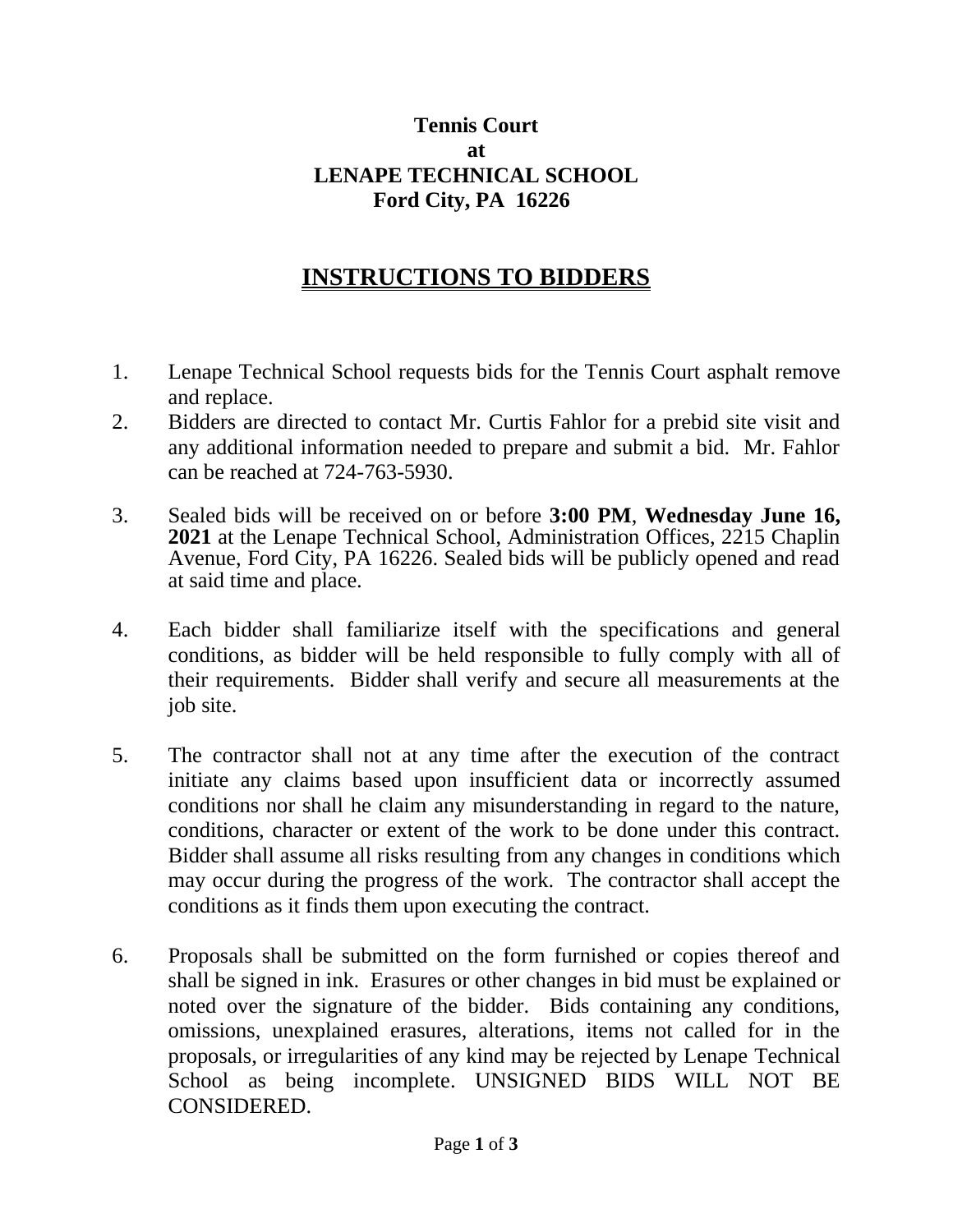7. Bids shall be submitted in sealed envelopes marked: (Tennis Court) **SEALED BID – DO NOT OPEN".** Bids are to be submitted to:

> **Lenape Technical School ATTN: Curtis Fahlor 2215 Chaplin Avenue Ford City, PA 16226**

- 8. No bid may be withdrawn after the scheduled closing time for the receipt of bids.
- 9. Lenape Technical School reserves the right to reject any and all bids when such rejection is in the interest of the School and to reject the bid of any bidder who is not in a position to perform the contract.
- 10. Bidder bears the risk of timely bid delivery to Lenape Technical School, whether by mail or private carrier. Postmarked date or proof of timely delivery to private carriers is not controlling. Lenape Technical School must be in timely and physical possession of the sealed bid as a precondition to it being opened. Bids received by either facsimile (fax) or email are **not**  acceptable.
- 11. Any additional information regarding the bid specifications or this bid packet should be directed the School's Maintenance Supervisor:

**Curtis Fahlor 2215 Chaplin Avenue Ford City, PA 16226 Telephone: 724-763-5930 curfahl@lenape.k12.pa.us**

- 12. The apparent low bidder will be required to submit to Lenape Technical School the names of at least three similar projects that it has done recently along with the contact person, title, and phone number.
- 13. All requests by Lenape Technical School for additional information of any type will be submitted in a timely fashion and to the complete satisfaction of the Owner before an award will be made.